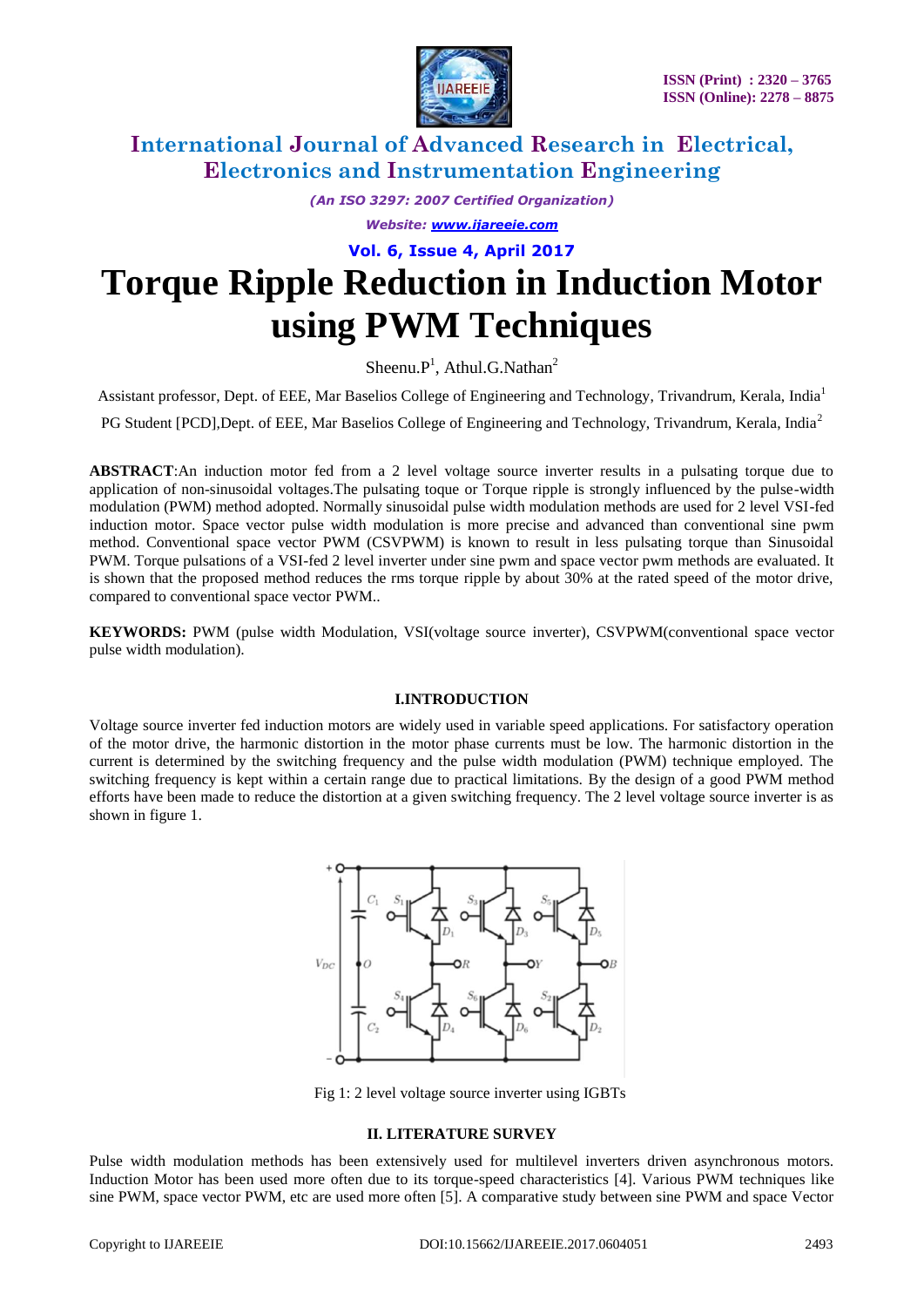

*(An ISO 3297: 2007 Certified Organization)*

*Website: [www.ijareeie.com](http://www.ijareeie.com/)*

### **Vol. 6, Issue 4, April 2017**

PWM has been carried out more often [1-3]. In this paper a comparative study between sine PWM and space vector PWM is done with respect to the torque ripple characteristics obtained from an Induction Motor.

#### **II.PULSE WIDTH MODULATION**

Pulse-width modulation utilize a rectangular pulse wave whose width of the pulse is modulated hence resulting in the variation of the average value of the waveform.

A 2 level voltage source inverter that use PWM switching techniques have a DC source input voltage that is usually constant in magnitude. The inverter converts this DC voltage into AC voltage, where the magnitude and frequency can be controlled. There are several different techniques of Pulse Width Modulation (PWM).

#### A. *Sinusoidal pulse width modulation*

Sinusoidal pulse width modulation (SPWM) is widely used in power electronics to digitize the power so that a sequence of voltage pulses can be generated by the on and off of the power switches. The PWM inverter has been the main choice in power electronic for decades, because of its simple circut and rugged control scheme. SPWM switching technique is commonly used in industrial applications or solar electric vehicle applications.Sinusoidal pulse width modulation is the mostly used method in motor control and inverter application.

The sinusoidal signals are called reference signal and they are 120 degree phase shifted with each other. The frequency of these sinusoidal waves is chosen based on the required inverter output frequency. The carrier triangular wave is usually a high frequency (in several KHz) wave. The switching signal is generated by comparing the sinusoidal waves with the triangular wave. When sine voltage is greater than the triangular voltage the comparator gives out a pulse and this pulse is used to trigger the respective inverter switches.

#### B. *Space vector pulse width modulation*

Space vector modulation is a PWM control method for multi-phase AC generation where the reference signal is sampled regularly and after each sample the Non-zero active switching vectors adjacent to the referencevector and one or more of the zero switchingvectors are selected for the appropriate fraction of theSampling period in order to synthesize the referencesignal as the average of the used vectors. The topologyof a three-leg voltage source inverter is Because ofthe constraint that the input lines must never beshorted and the output current must always be continuousa voltage source inverter can assume onlyeight distinct topologies. Six out of these eight topologiesproduce a nonzero output voltage and areknown as non-zero switching states and the remainingtwo topologies produce zero output voltage andare known as zero switching states

#### **III.SIMULATION**

#### A. *Sinusoidal pulse width modulation*

A DC link source is applied to the 2 level voltage source inverter. An induction motor is modelled and it is connected to the inverter. Sine PWM method is used to provide control signals to the inverter.

The simulated block is as shown in figure:



Fig. 2 :2 level voltage source inverter using IGBTs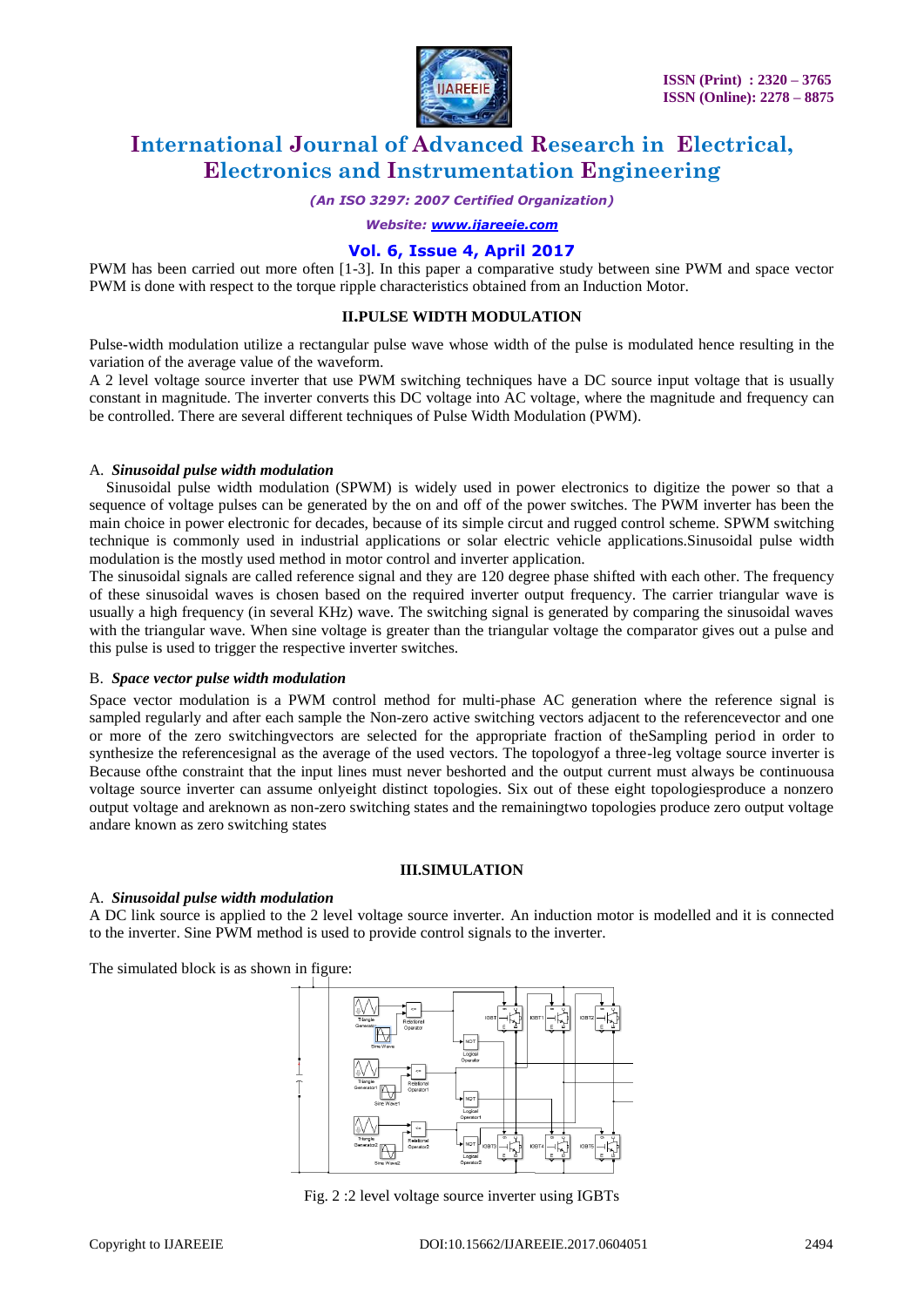

*(An ISO 3297: 2007 Certified Organization)*

*Website: [www.ijareeie.com](http://www.ijareeie.com/)*

## **Vol. 6, Issue 4, April 2017**

#### *B. Space vector pulse width modulation*

The induction motor is provided with the same 2 level inverter but the PWM method is changed to space vector pulse width modulation. The same step load is applied at 3 seconds of the motor run. The following figures show the torque output results under sine PWM and space vector PWM methods.

The motor is provided with a step load at 3 seconds. The speed is found to reduce marginally from 1500 rpm at 3 seconds and Torque is found to increase. The torque output is found to be with ripples.



Fig 3: Space Vector PWM Simulink Block.

### **V. RESULT AND DISCUSSION**

From the torque output it has been found that there has been a reduction of 30% ripple using space vector pwm method. The switching losses has been reduced under Space vector PWM compared to Sinusoidal PWM.